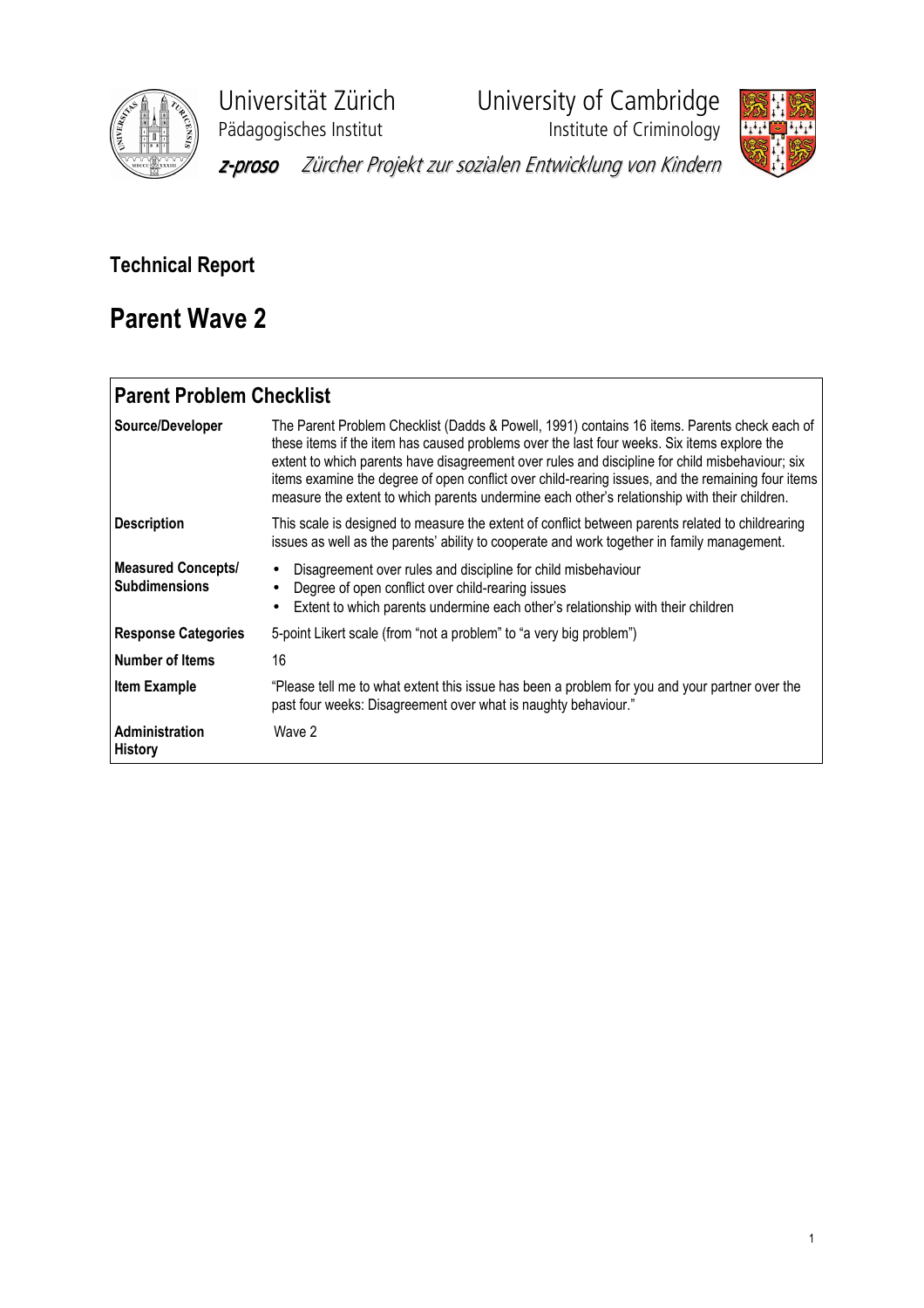|                           | <b>Parent Problem Checklist Scale</b>                                                                                       |                                                                                                                  |                                                      |                              |
|---------------------------|-----------------------------------------------------------------------------------------------------------------------------|------------------------------------------------------------------------------------------------------------------|------------------------------------------------------|------------------------------|
| Variable<br><b>Values</b> | 5-point Likert scale<br>1- not a problem<br>2- a small problem<br>3- a problem<br>4- a big problem<br>5- a very big problem | 7- Does not apply (MISSING)<br>8- Don't know/ Can't remember (MISSING)<br>9- No answer/ Answer refused (MISSING) |                                                      |                              |
| Variable                  | Variable Name                                                                                                               | Label                                                                                                            | Wording                                              | Missings (%)                 |
| Wording &<br>Case         | P2_6010_1                                                                                                                   | Disagreement 1                                                                                                   | Disagreement about household rules                   | 10                           |
| <b>Summary</b>            | P2_6010_2                                                                                                                   | Disagreement 2                                                                                                   | Disagreement over type of discipline                 | $(1.0\%)$<br>10<br>$(1.0\%)$ |
|                           | P2_6010_3                                                                                                                   | Disagreement 3                                                                                                   | Disagreement over who should discipline the child    | 19<br>$(1.8\%)$              |
|                           | P2_6010_4                                                                                                                   | Open conflict 1                                                                                                  | Fighting in front of the children                    | 8                            |
|                           | P2_6010_5                                                                                                                   | Undermining each<br>other's relationship 1                                                                       | Inconsistency between parents                        | $(0.8\%)$<br>6<br>$(0.6\%)$  |
|                           | P2_6010_6                                                                                                                   | Undermining each<br>other's relationship 2                                                                       | Children preventing parents from being alone         | 22<br>$(2.1\%)$              |
|                           | P <sub>2</sub> 6010_7                                                                                                       | Disagreement 4                                                                                                   | Disagreement about sharing childcare workloads       | 5<br>$(0.5\%)$               |
|                           | P2_6010_8                                                                                                                   | Disagreement 5                                                                                                   | Inability to resolve disagreement about childcare    | 10<br>$(1.0\%)$              |
|                           | P2_6010_9                                                                                                                   | Open conflict 2                                                                                                  | Discussions about childcare turning into arguments   | $(0.5\%)$                    |
|                           | P2_6010_10                                                                                                                  | Undermining each<br>other's relationship 3                                                                       | Parents undermining each other                       | (0.9%                        |
|                           | P2_6010_11                                                                                                                  | Undermining each<br>other's relationship 4                                                                       | Parents favouring one child over the other           | 136<br>$(13.0\%)$            |
|                           | P2_6010_12                                                                                                                  | Open conflict 3                                                                                                  | Lack of discussion between parents about childcare   | 8<br>$(0.8\%)$               |
|                           | P2_6010_13                                                                                                                  | Open conflict 4                                                                                                  | Lack of discussion about anything                    | (0.7%                        |
|                           | P2_6010_14                                                                                                                  | Undermining each<br>other's relationship 5                                                                       | One parent soft, one parent tough with the children  | $(0.4\%)$                    |
|                           | P2_6010_15                                                                                                                  | Undermining each<br>other's relationship 6                                                                       | Children behave worse with one parent than the other | (0.9%                        |
|                           | P2_6010_16                                                                                                                  | Disagreement 6                                                                                                   | Disagreement over what is naughty behaviour          | (0.7%                        |
|                           | Total $N = 1047$                                                                                                            |                                                                                                                  |                                                      |                              |

| Descriptive |  |
|-------------|--|
| Statistics  |  |

| Variable<br>Name | Label                                      | Mean | <b>Standard</b><br><b>Deviation</b> | Min. | Max. | <b>Skewness</b> | Kurtosis | <b>Item-Scale</b><br>Correlation | $\alpha$ If Item<br>Removed<br>$(\alpha = .898)$ |
|------------------|--------------------------------------------|------|-------------------------------------|------|------|-----------------|----------|----------------------------------|--------------------------------------------------|
| P2 6010 1        | Disagreement 1                             | 1.56 | .785                                |      | 5    | 1.57            | 2.79     | .558                             | .892                                             |
| P2 6010 2        | Disagreement 2                             | 1.51 | .720                                |      | 5    | 1.49            | 2.44     | .551                             | .892                                             |
| P2 6010 3        | Disagreement 3                             | 1.25 | .567                                | и    | 5    | 2.53            | 7.02     | .456                             | .895                                             |
| P2 6010 4        | Open conflict 1                            | 1.59 | .876                                |      | 5    | 1.73            | 2.97     | .608                             | .890                                             |
| P2 6010 5        | Undermining each<br>other's relationship 1 | 1.65 | .807                                |      | 5    | 1.42            | 2.49     | .665                             | .888                                             |
| P2 6010 6        | Undermining each<br>other's relationship 2 | 1.61 | .821                                | 4    | 5    | 1.39            | 1.80     | .383                             | .899                                             |
| P2 6010 7        | Disagreement 4                             | 1.38 | .741                                | и    | 5    | 2.47            | 6.92     | .518                             | .893                                             |
| P2 6010 8        | Disagreement 5                             | 1.44 | .727                                |      | 5    | 1.94            | 4.35     | .727                             | .886                                             |
| P2 6010 9        | Open conflict 2                            | 1.41 | .710                                |      | 5    | 2.01            | 4.63     | .565                             | .892                                             |
| P2 6010 10       | Undermining each<br>other's relationship 3 | 1.35 | .692                                | 4    | 5    | 2.43            | 6.90     | .636                             | .890                                             |